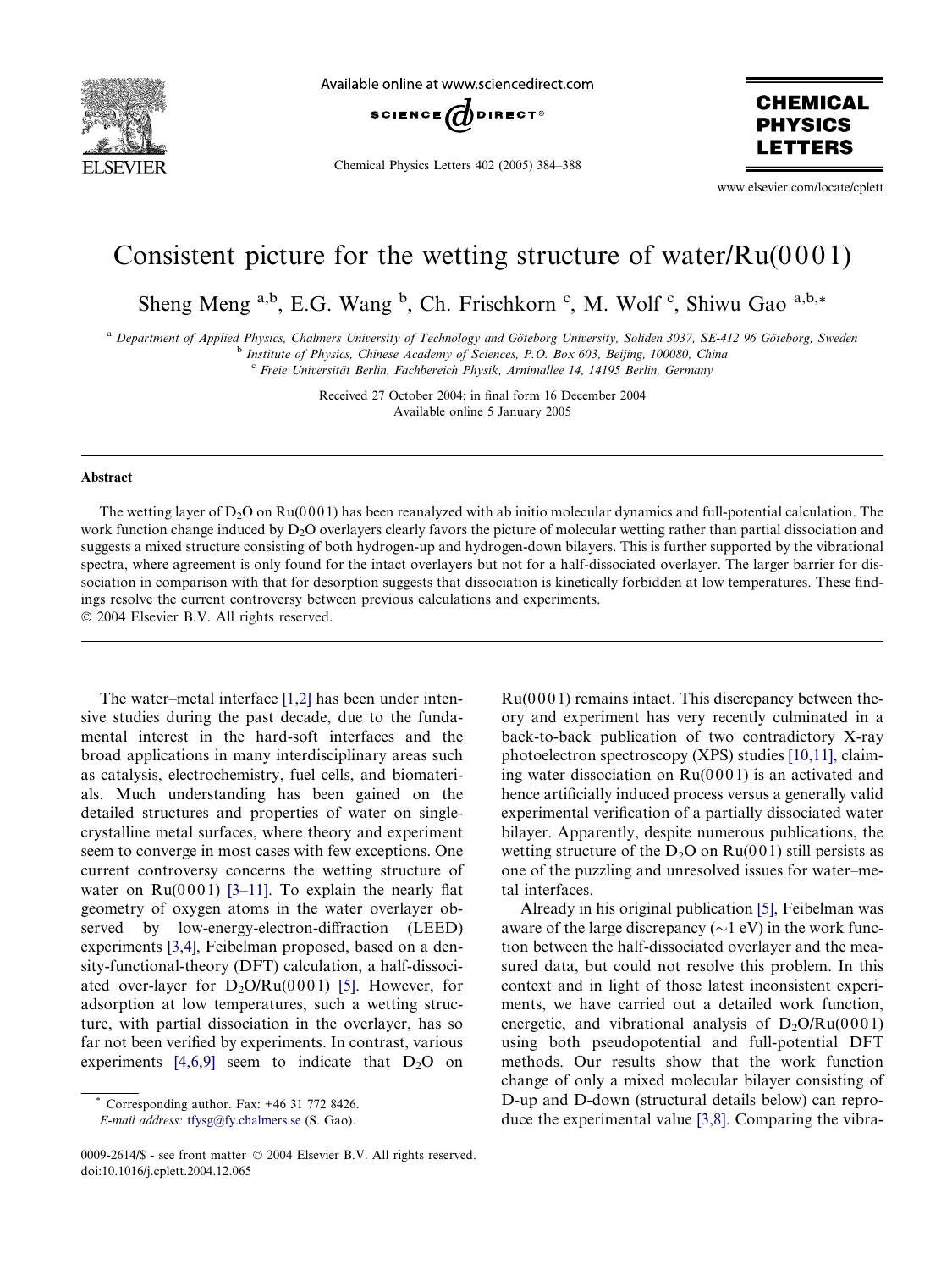<span id="page-1-0"></span>tional resonances of the free and hydrogen-bonded OD modes with experiments [\[6,8\]](#page-3-0) further supports the picture of molecular wetting rather than half dissociation. Finally, we find a high barrier between the molecular bilayers and the dissociated one. This strongly suggests that dissociation is kinetically forbidden at low temperatures, although the half-dissociated overlayer is globally more stable. Activation with excessive energy may overcome this barrier, leading to an artificially induced overlayer exhibiting partial dissociation [\[9,10\]](#page-3-0). This picture now explains all experimental observations consistently.

The calculations have been performed with the Vienna ab initio simulation program, VASP [\[12\],](#page-3-0) while the energetics of the optimized structures are checked against the full-potential linearized augmented plane-wave method (FLAPW) [\[13\].](#page-3-0) The  $Ru(0001)$  surface is modeled by a supercell that contains a 5-layer slab (with the calculated in-plane lattice constant  $2.72 \text{ Å}$ ) and a vacuum layer exceeding 13 A. Water molecules are put on one side of the slab in a two-dimensional on one side of the stab in a two-dimensional  $(\sqrt{3} \times \sqrt{3})$ R30° unitcell. The Monkhorst–Pack sampling scheme [\[14\]](#page-3-0) with  $5 \times 5 \times 1$  k-points in the Brillouin zone is used. Energy cutoff is 300 eV in the VASP and 340 eV in the FLAPW. The dissociation path and barrier were calculated by the nudged elastic band (NEB) method [\[15\].](#page-3-0) Other details of the calculations can be found in recent studies [\[16,17\].](#page-4-0)

Fig. 1 shows the structures for the D-up, D-down, and half-dissociated overlayer proposed by Feibelman. Their geometries and adsorption energies are specified in Table 1. These structures are similar to what was obtained in earlier calculations [\[5,18,19\].](#page-3-0) In the molecular bilayers, the two water molecules in the unit cell are connected by three hydrogen bonds (H bonds), forming a puckered hexagonal network as in the bulk ice  $I<sub>h</sub>$  [\[20\].](#page-4-0) The other D atom is free (or unhydrogen-bonded), and points either upward (D-up case, panel a, d) or down to the surface (D-down case, panel b, e). These two bilayers are degenerate in adsorption energy, 531 (D-up) and 533 meV (D-down, see Table 1), respectively, and have a small barrier ( $\sim$ 55 meV) in between.

Fig. 1. Atomic structures for the (a) D-up, (b) D-down, and (c) halfdissociated water bilayer on Ru  $(0001)$ . They are also shown in side dissociated water bilayer on Ku (0001). They are also shown<br>views (d–f). The 2D ( $\sqrt{3} \times \sqrt{3}$ )*R*30° unitcell is marked in (a).

### Table 1

Geometry and energetics for the D-up, D-down, and half-dissociated water overlayer on Ru(0001)

|           | $z_{OO}(A)$ | $z_{\text{Orul}}(A)$ | $z_{\text{Oru2}}(A)$ | $E_{\rm ads}$ (meV) |
|-----------|-------------|----------------------|----------------------|---------------------|
| $D$ -up   | 0.86        | 2.46                 | 3.42                 | 531                 |
| D-down    | 0.42        | 2.69                 | 3.22                 | 533                 |
| Half-dis. | 0.05        | 2.09                 | 2.16                 | 766                 |

Here  $z_{\text{OO}}$ ,  $z_{\text{Oru1}}$  and  $z_{\text{Oru2}}$  are the vertical distances between the upper and lower O atoms, the bottom O and the underneath Ru, and the upper O and underlying Ru, respectively. The adsorption energy is defined as the energy difference per molecule between the adsorbed system and the sum of the Ru slab and the free molecules.

This barrier is much smaller than that calculated by Michaelides and coauthors (300 meV) using constrained optimization techniques [\[19\]](#page-4-0). The NEB method yields the globally optimal path rather than the locally restricted one, and is thus more reliable than the constrained optimization method [\[19\].](#page-4-0) Such a small barrier indicates that coexistence of the two structures is possible. The half-dissociated layer is formed by breaking the free OD bond in the molecular bilayer and transferring the D atom to the center of the hexagonal ring. The dissociation leads to a flat water layer with a vertical OO distance reduced to  $0.05 \text{ Å}$ . This half-dissociated layer is energetically most stable,  $E_{ads}$  = 766 meV. The small OO distance also seems to be consistent with the LEED experiments [\[3,4\]](#page-3-0). The flat structure and the larger adsorption energy are the two reasons, on which the proposal for the half-dissociated layer was based [\[5\]](#page-3-0).

To look for a possible resolution of the discrepancy in the work function change, we have carried out detailed calculations of  $\Delta\Phi$  including dipole corrections in the asymmetric slab geometry (see Table 2). For the halfdissociated overlayer, the work function change is only 0.34 eV, as also found by Feibelman [\[5\],](#page-3-0) which represents a dramatic deviation from the experimental value  $(\Delta \Phi \sim 1.3 \text{ eV}$  [\[3,8\]\)](#page-3-0) as already pointed out. In addition, neither the pure D-up bilayer ( $\Delta \Phi = 3.01$  eV) nor the pure D-down ( $\Delta \Phi$  = 0.40 eV) bilayer yields a work function change close to experiment. This seems to suggest the coexistence of the two molecular bilayers, which is already highly probable due to the degenerate adsorption energies. Calculation for the mixed D-up and Dfluon energies. Calculation for the mixed D-up and D-<br>down bilayers, with larger supercells  $[(2\sqrt{3} \times 2\sqrt{3})]$  $R30^\circ$  and  $(3 \times 3)$ ] result in work function changes of 1.70 eV (with ratio of D-up/D-down = 1:1), 1.54 eV

Table 2

The calculated change in work function upon adsorption  $(\Delta \Phi)$  for pure and mixed water bilayers with ratio between D-up:D-down

|  |  |  | Structure D-up 1:1 1:2 1:3 D-down Half-dis. Expt.    |  |
|--|--|--|------------------------------------------------------|--|
|  |  |  | $\Delta\Phi$ (eV) 3.01 1.70 1.54 0.82 0.40 0.34 1.26 |  |

The experimental value is also listed [\[3\]](#page-3-0).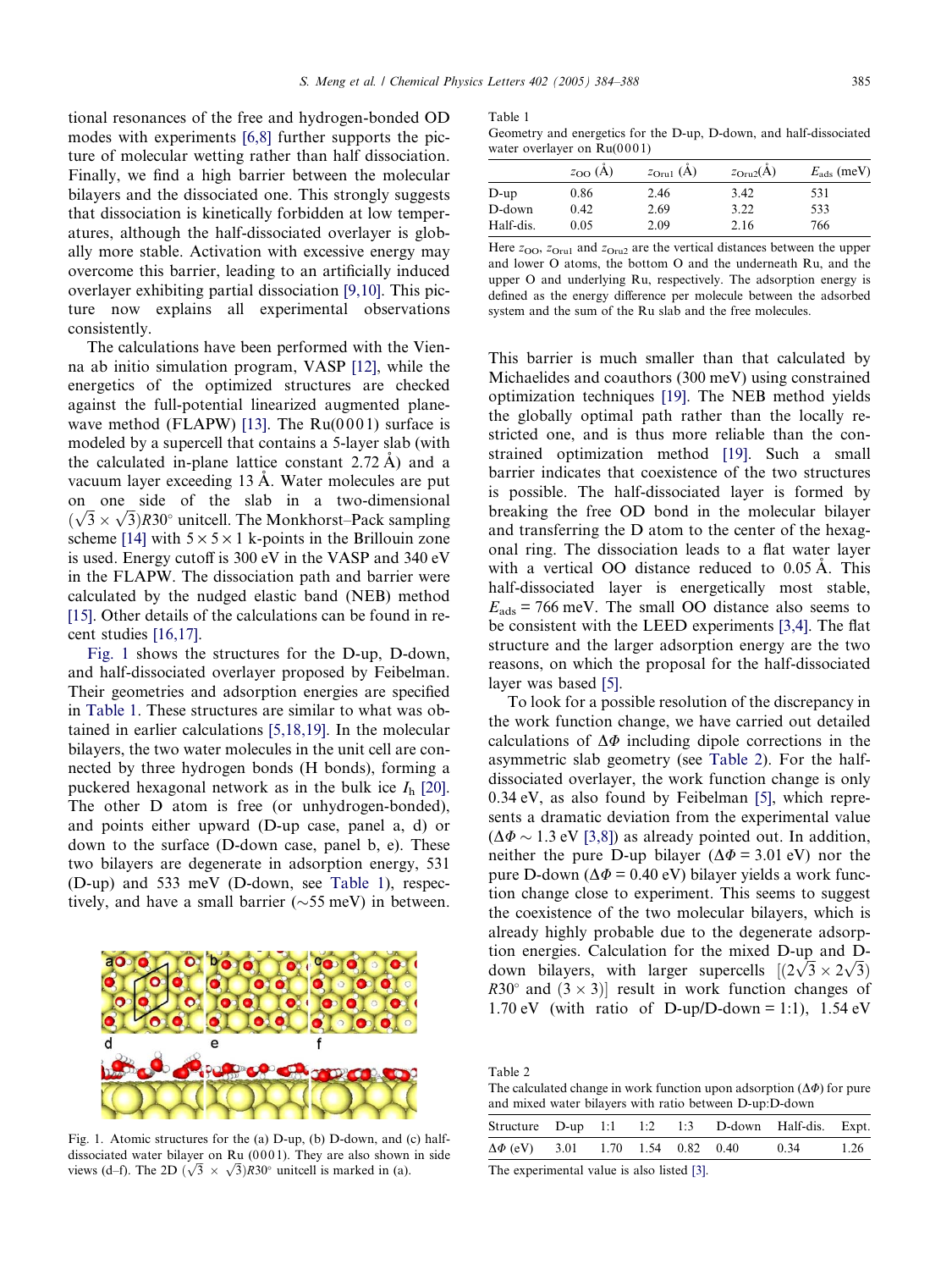<span id="page-2-0"></span> $(ratio = 1:2)$  and  $0.82$  eV  $(ratio = 1:3)$ , respectively, in the range of the experimental data [\[21\]](#page-4-0). The work function changes are relatively insensitive to the water–Ru distance. Forcing the O–Ru bond to a shorter distance by  $0.3 \text{ Å}$  (as found in FLAPW calculations) or even to the geometry of Held and Menzel's experiment [\[3\]](#page-3-0) does not appreciably change the work function. The work function data listed in [Table 2](#page-1-0) suggest a mixed D-up/ D-down structure with a ratio between 1:2 and 1:3. Such a mixed structure with D-down dominance is also favored by the more accurate energetics from the FLAPW, which give a larger energy difference (20 meV rather than 2 meV by VASP) between the two bilayers.

Next, we consider the vibrational spectra extracted from the velocity–velocity correlation functions [\[16\]](#page-4-0). The vibrational spectra are more reliable than those obtained in the dynamical matrix approach used by Feibelman [\[7,22\].](#page-3-0) Fig. 2 and Table 3 show the vibrational spectra obtained from our simulations. The low energy modes of the spectra (<120 meV) for all three structures look similar. They are featured by six modes at 20, 30, 48, 64, 87 and 117 meV for the D-up bilayer. These low frequency modes are comparable with the measured frequencies at 48, 68, 87 and 114 meV by electron energy loss spectroscopy [\[23\]](#page-4-0) (see Table 3). They correspond to translation, frustrated rotations, and librational modes for the D<sub>2</sub>O overlayer. Peaks at  $\sim$ 140 meV are the DOD scissoring/bending modes. By comparison with the experiment in the low-energy range, it is difficult to tell whether the overlayer is dissociated.



Fig. 2. Vibrational spectra for the (a) D-up, (b) D-down and (c) halfdissociated water bilayer calculated from ab initio molecular dynamics simulations at 80 K.

Table 3 Calculated and measured vibrational energies for the  $D_2O$  bilayer on  $R_{11}(0001)$  (in meV)

|                    | Transl./libr. |       |  |                  | $\delta$ (DOD) | $v(O-D_h)$       | $v(O-D)$ |
|--------------------|---------------|-------|--|------------------|----------------|------------------|----------|
| $D-up$             |               |       |  | 48 64 87 117 141 |                | 273, 305         | 336      |
| D-down             |               |       |  | 51 66 93 111     | 145            | 252, 306         | 336      |
| Half-dis.          | 51.           | 79 91 |  | 115              | -136           | 250,314          |          |
| Expt. <sup>a</sup> |               |       |  | 48 68 87 114     | $140*$         | 270*, 312*, 328* | 338*     |
| Expt. <sup>b</sup> |               |       |  |                  |                | 284, 316         | 339      |

See [\[6,23\]](#page-3-0) for the assignment of these modes.

Ref. [\[23\]](#page-4-0). Values with (\*) are converted to  $D_2O$  from  $H_2O$  by counting for an isotope factor of 1.35.<br> $b$  Ref. [\[6\]](#page-3-0)

The high-energy OD stretch modes (>200 meV) are, however, qualitatively different for the molecular bilayers and the dissociated structure (Fig. 2), demonstrating the sensitivity of the OD stretch to the detailed structures at the surfaces [\[16\].](#page-4-0) The spectra for D-up and Ddown bilayers are similar, as found in water/ $Pt(111)$ [\[16\]](#page-4-0). Both have a high-energy mode at 336 meV, which is absent in the dissociated overlayer. This high-frequency mode corresponds to the free OD in the molecular bilayers. It is very close to the measured vibrational mode, 338 meV, which starts to emerge at 1 bilayer  $D_2O$ coverage [\[6,8,24\]](#page-3-0). Other features in the spectrum of the half-dissociated bilayer are a sharp peak at 314 meV, corresponding to the dissociated OD groups, and peaks at around 250 meV, which belong to the OD stretch vibration within the undissociated  $D_2O$  molecule. The 250 meV resonance was not observed in the experiments. Comparison of the vibrational spectra clearly shows discrepancies between the half-dissociated structure and the experimental data, despite the recent attempts to tune the vibrational resonances by changing certain atomic configurations like the OO distance [\[8,22\].](#page-3-0)

While work function data and vibrational spectra clearly indicate that  $D_2O$  does not dissociate on Ru, this seems to contradict with the fact that the half-dissociated overlayer is energetically more stable. To check out possible errors in DFT/VASP calculations, a wellconverged FLAPW calculation also confirms an energy difference of 0.198 eV between the D-down bilayer and the dissociated one, comparable to 0.233 eV given by VASP, though the binding energy is usually 0.1 eV larger than that given by VASP, and the bilayer is 0.2–  $0.3 \text{ Å}$  closer to the surface. The resolution to this seeming discrepancy in the energetics may result from the kinetic constraint and the thermodynamics governing the adsorption and growth processes, though the energetics is physically correct. Water adsorbs as molecular water in monomers and clusters. The monomer adsorption energy (desorption barrier) is 0.41 eV, while the barrier for monomer dissociation is high,  $0.85 \text{ eV}$  on Ru(0001) [\[18\]](#page-4-0). Formation of clusters and overlayers is efficient,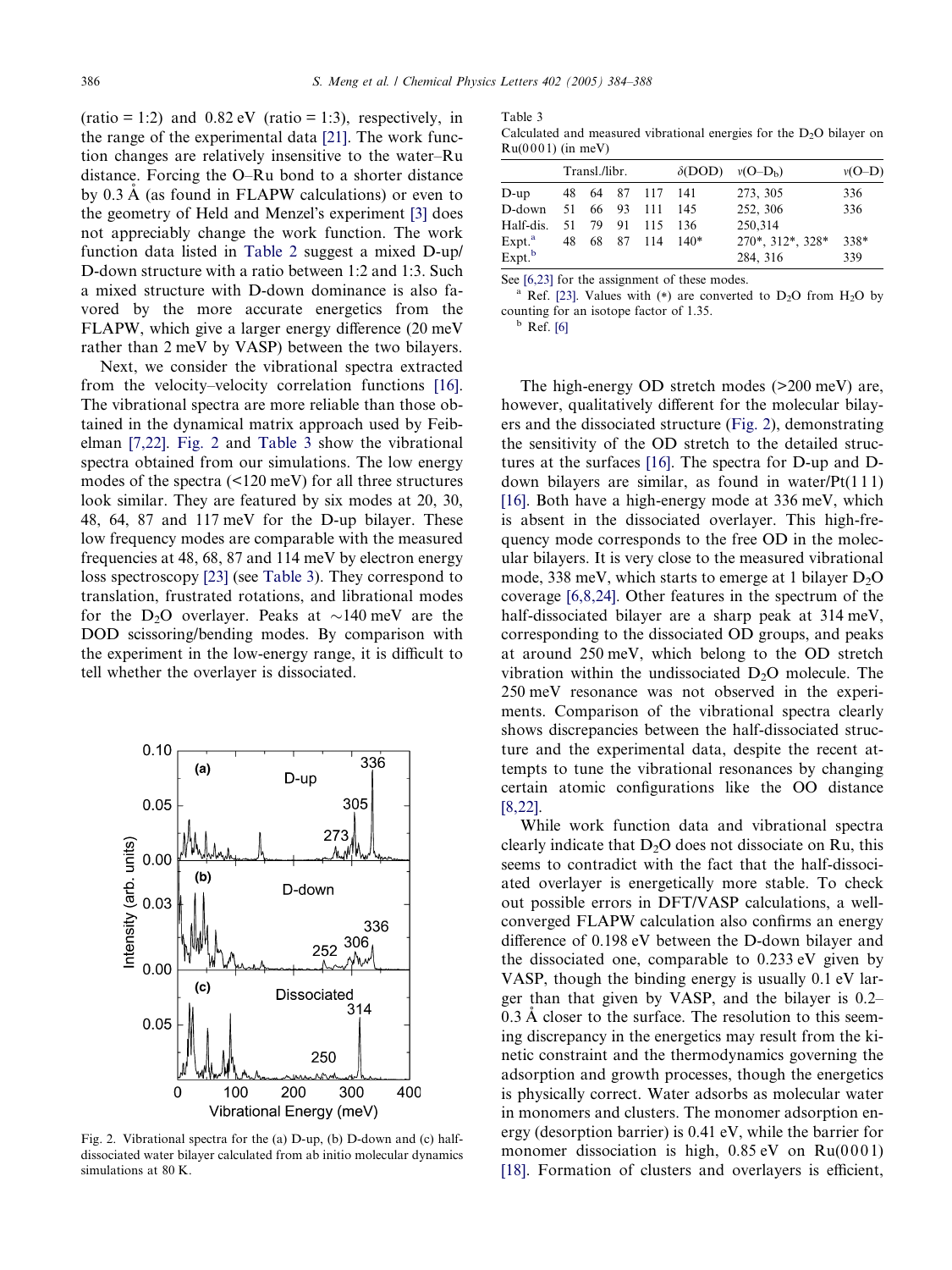<span id="page-3-0"></span>because water molecules are usually mobile on metal surfaces even at low temperatures. The calculated barrier for monomer diffusion on  $Ru(0001)$  is around 0.31 eV, suggesting that the formation of a molecular bilayer is favorable. However, whether the molecular bilayers can dissociate depends on the barrier between the molecular bilayers and the dissociated one.

We thus determined the barrier and the minimum energy path for bilayer dissociation using the NEB method (see Fig. 3). The barrier for dissociation from the D-down bilayer, 0.62 eV, is substantially lower than that in bulk ice and liquid water of  $\sim 0.9$  eV [\[25\]](#page-4-0). The transition state corresponds to a configuration, where the dissociating OD bond is elongated to 1.43 A. Note that Michaelides et al. [\[18\]](#page-4-0) reported a smaller dissociation barrier of 0.5 eV in a larger,  $(3 \times 3)$ , supercell, however, a reduction of the barrier height does not appear in our NEB calculation when the size of the supercell is increased. The barrier obtained with NEB is larger than the mean adsorption energy of the water bilayers (0.53 eV) by  $\sim$ 0.1 eV. Moreover, it is also larger than the mean strength of H bonds within the water bilayer. The smaller binding energy in the bilayer, compared to the dissociation barrier, suggests that desorption of water from the bilayers would be more favorable than dissociation. The recent XPS results by Nilsson and coworkers [10] and reflection absorption infrared spectroscopy together with temperature programmed desorption (TPD) by the Hodgson group [9], all indicate that water dissociation indeed is an activated process.

Our results remove the controversy between theory and experiment regarding the partial dissociation of water on  $Ru(0001)$ . D<sub>2</sub>O bilayer remains intact as molecular bilayers at low temperatures, although the large OO buckling,  $0.86$  and  $0.42 \text{ Å}$ , for the D-up and D-down bilayers, seems to contradict with earlier LEED experiment  $[3]$ , where a small OO distance of 0.1 A was reported. However, recent XPS experiments by the Nilsson group [10] and TPD studies by Menzel and cowork-



Fig. 3. Schematic energy diagram for the D-up, D-down, and halfdissociated water bilayer. A high dissociation barrier, of 0.62 eV, lies between the molecular bilayers (D-up and D-down) and dissociated state. This dissociation barrier is higher than the mean adsorption energy 0.53 eV of the molecular bilayer.

ers [\[26\]](#page-4-0) have provided new evidence that the water layers in the earlier LEED experiments may have been significantly dissociated by beam damage. In addition, coadsorption with impurity atoms such as oxygen could also induce partial water dissociation on a metal surface [1,2,9]. This might be also considered in the discussion of those controversial XPS results [10,11]. For all these reasons, the smal OO buckling probed by earlier LEED experiments is most likely the dissociated state, artificially created by the electron beam.

In summary, detailed calculation and analysis on the work function, energetics, and vibrational spectra have led us to the conclusion that  $D_2O$  on  $Ru(0001)$  remains molecularly intact at low temperatures. Under these conditions, water dissociation is suppressed at low temperatures, despite the fact that the half-dissociated structure is indeed the global minimum state. Wetting structures with mixed and intact D-up and D-down molecules, existing as metastable states, are found to comply with all experimental and theoretical findings available so far.

# Acknowledgements

This work was supported by VR 621-2001-2614 and SSF. The authors thank the allocated computer time at HPC2N and NSC. C.F. and M.W. acknowledge financial support by the DFG through Sfb450.

# References

- [1] P.A. Thiel, T.E. Madey, Surf. Sci. Rep. 7 (1987) 211.
- [2] M.A. Henderson, Surf. Sci. Rep. 46 (2002) 1.
- [3] G. Held, D. Menzel, Surf. Sci. 316 (1994) 92;
- G. Held, D. Menzel, Surf. Sci. 327 (1995) 301.
- [4] S.R. Puisto, T.J. Lerotholi, G. Held, D. Menzel, Surf. Rev. Lett. 10 (2003) 487.
- [5] P.J. Feibelman, Science 295 (2002) 99.
- [6] D.N. Denzler, Ch. Hess, R. Dudek, S. Wagner, Ch. Frischkorn, M. Wolf, G. Ertl, Chem. Phys. Lett. 376 (2003) 618.
- [7] P.J. Feibelman, Phys. Rev. B 67 (2003) 035420.
- [8] C. Frischkorn et al., to be published.
- [9] C. Clay, S. Haq, A. Hodgson, Chem. Phys. Lett. 388 (2004) 89.
- [10] K. Andersson, A. Nikitin, L.G.M. Pettersson, A. Nilsson, H. Ogasawara, Phys. Rev. Lett. 93 (2004) 196101.
- [11] J. Weissenrieder, A. Mikkelsen, J.N. Andersen, P.J. Feibelman, G. Held, Phys. Rev. Lett. 93 (2004) 196102.
- [12] G. Kresse, J. Hafner, Phys. Rev. B 47 (1993) 558; G. Kresse, J. Hafner, Phys. Rev. B 49 (1994) 14251;
	- G. Kresse, J. Hafner, J. Phys.: Condens. Matt. 6 (1994) 8245.
- [13] P. Blaha, K. Schwarz, J. Luitz, WIEN97: a Full Potential Linearized Augmented Plane Wave Package for Calculating Crystal Properties, Karlheinz Schwarz, Technische Universität Wien, Austria, 1999. ISBN 3-9501031-0-4.
- [14] H.J. Monkhorst, J.D. Pack, Phys. Rev. B 13 (1976) 5188.
- [15] H. Jonsson, G. Mills, K.W. Jacobsen, in: B.J. Berne, G. Ciccotti, D.F. Coker (Eds.), Classical and Quantum Dynamics in Condensed Phase Simulations, World Scientific, 1998.